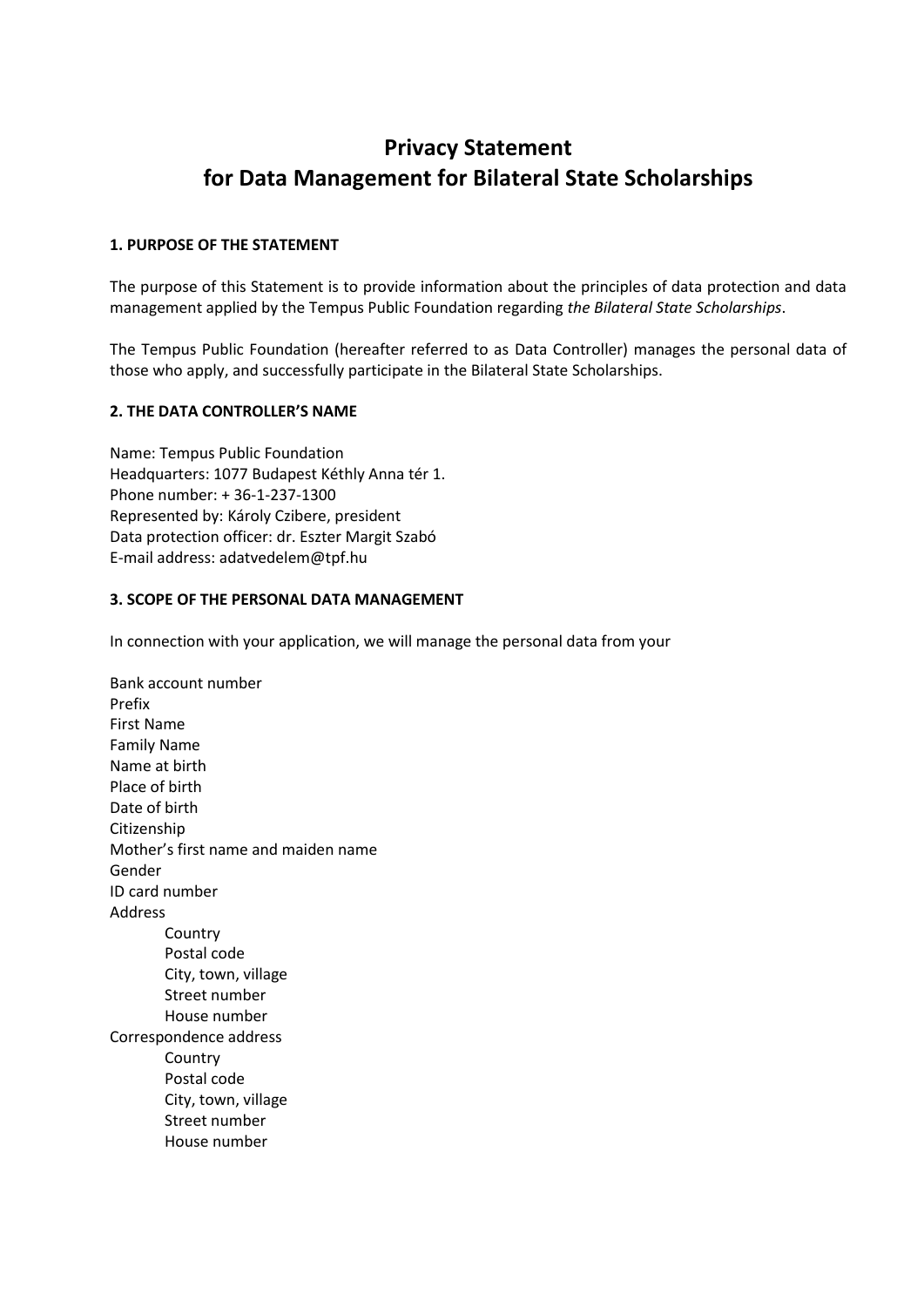E-mail address Mobile number Education Scientific degree Foreign language proficiency Employer (company name) Professional activities Other skills Other relevant information Person to be notified in urgency (name, address, mobile phone, e-mail address).

If any modification or change occurs during the data management period of the data handled by the Data Controller, please notify us immediately at [https://scholarship.hu](https://scholarship.hu/) .

## **4. THE LEGAL BASIS, OBJECTIVE AND METHOD OF DATA MANAGEMENT**

4.1 Data management in the framework of the application process

The Management of data is based on your information-based statement, which includes your agreement for the use of your personal data provided during the submission of your application in the system. Legal Basis for the management of data: Article 6 (1) (b) of Regulation (EU) 2016/679 (General Data Protection Regulation) – preparation of contract signing.

You provide the above data in your application o[n https://scholarship.hu.](https://scholarship.hu/)

4.1.2. The primary purpose of data management is to evaluate and process your application. Furthermore, your data may be used for research purposes anonymously.

4.2 Data management in the framework of the realization of your scholarship

The Management of data is based on the performance of the contract between you and Data Controller. Legal Basis for the management of data: Article 6 (1) (b) of Regulation (EU) 2016/679 (General Data Protection Regulation).

4.2.2. The purpose of data management is to realize your scholarship. The data controller uses the data you have provided for this, as well as for study purposes. If your application receives positive decision, your data will be preserved and used according to the scholarship programmes' rules and regulations. Your data will be kept until 10 years after the end of scholarship holder status.

## **4.3. Data management in connection with information letters related to Bilateral State Scholarships**

4.3.1. Data are managed once you have been informed about its way appropriately. The legal basis of data management is the voluntary consent of the person concerned according to Article 6 (1) (b) of Regulation (EU) 2016/679 (General Data Protection Regulation) of the European Parliament and Council (EU).

4.3.2. The aim of data management is to get information about Bilateral State Scholarship opportunities of Tempus Public Foundation by the means of information letters.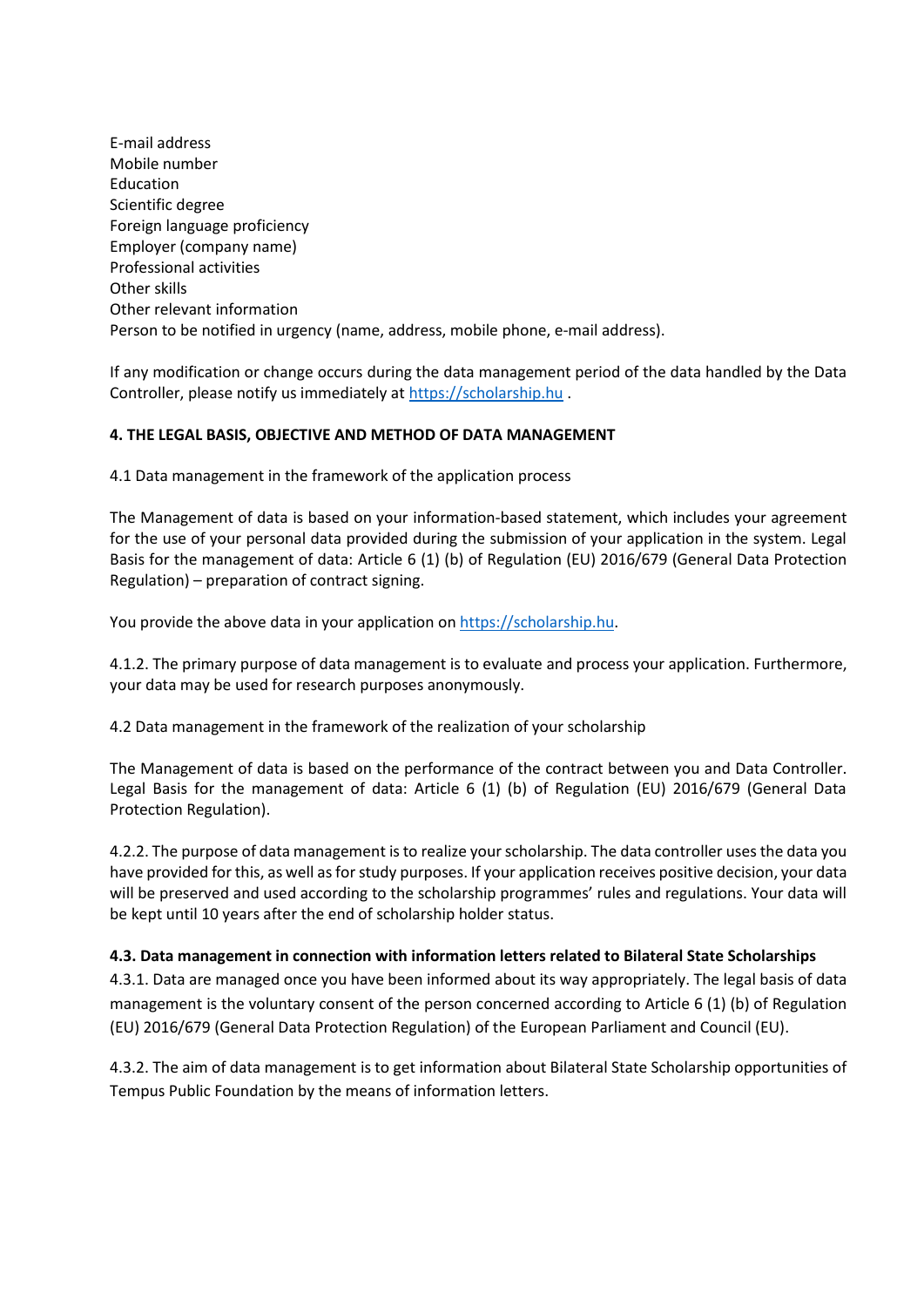4.3.3. The range of managed data:

- name
- e-mail address.

4.3.4. Your consent can be given when submitting your application if in the application form you tick voluntarily that you agree on to be contacted.

4.3.5. The length of data management: until the withdrawal of your consent. Your consent can be withdrawn anytime by sending a message to [bilateral@tpf.hu](mailto:bilateral@tpf.hu)

4.4. The data controller may not use the provided personal data for purposes other than those set out in these points.

4.5. The data controller does not verify the personal information you provide. The authenticity of the data given is your sole responsibility. When submitting your e-mail address, you also assume liability for being the sole user of the e-mail address provided. With respect to this liability, any entry from an e-mail address will be attributed solely to you as the person who registered the e-mail address.

## **5. THE DURATION OF THE DATA PROCESSING**

The duration of the data processing is 10 years counted from submitting the final report to the entitled Data Controller in case of successful applications (controlling, follow up), and 5 years counted from the evaluation of the application in case of non-successful applications.

## **6. SCOPE OF PERSONS WITH ACCESS TO THE DATA, DATA TRANSFER AND DATA PROCESSING**

6.1. It is primarily the Data Controller and its internal staff who are entitled to have access to the data in order to accomplish their employment duties. Besides the Data Controller, the following entitled persons are allowed to access to your data:

- Data Controller's external experts who carry out the evaluation of the application
- sending state and partners will use data for internal evaluation and they will also nominate the applicants according their internal rules and regulations
- the ministry who provides the financial support
- Data Controller's external service provider who receives the incoming scholars starting their 'study stays' in Hungary
- the insurance company that provides insurance coverage for the incoming scholars.

## 6.2. Transmission in third country (outside the EU or the EEA)

Data Controller informs you that in case you are applying from a third country (outside the EU or the EEA), your personal data submitted in the application may be transmitted by Tempus Public Foundation to this third country as this may be necessary for the professional assessment of the application, as well as for the conclusion of the grant agreement between Tempus Public Foundation and yourself. The legal basis of this transmission is Article 46. (2) (a) of Regulation (EU) 2016/679 (General Data Protection Regulation). Tempus Public Foundation shall provide for the application process in accord with the above article. The application process is also in line with bilateral state agreements and with the practices established with the foreign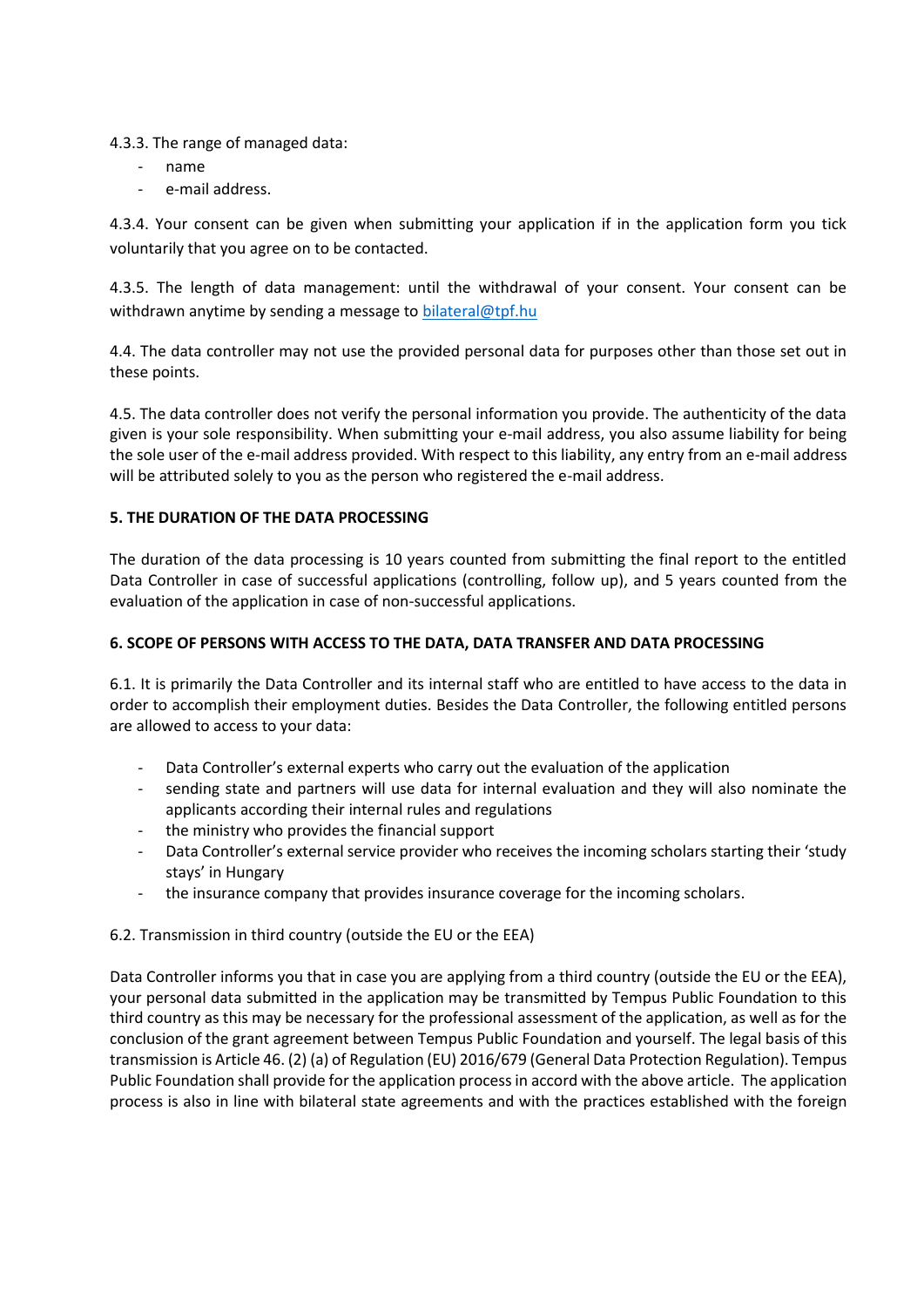partner state or organization. Tempus Public Foundation provides rights and effective legal remedies for you.

#### **7. THE RIGHTS AND RECOURSE TO LAW AVAILABLE TO THE PERSONS CONCERNED**

7.1. You are entitled at any time to request information about your personal data managed by the Data Controller and may modify such data at any time by sending an e-mail request addressed to the contact details provided in Point 7.3.

7.2. At your request, the Data Controller must provide you with information regarding your personal data it manages, the data processed by the data processor entrusted by it, the source of such data, the purpose, legal basis and duration of the data management, the data processor's name, address and activities in connection with the handling of the data, the circumstances and effects of the data protection incident, the measures taken to remedy the incident, and – in the case of transmission of the personal data – the legal basis and the recipient of the data transfer. The Data Controller must provide the requested information in writing within 30 days of the submission of the request.

The Data Controller -through its data protection officer - keeps a record to supervise and keep you informed of any measures taken in connection with the data protection incident including the scope of personal data concerned, the scope and number of persons affected by the data protection incident, the date, circumstances and effects of the data protection incident and the measures implemented in order to remedy the incident, as well as any other data specified in the laws governing the management of data.

7.3. You can exercise your rights via the following contact details:

E-mail address: adatvedelem@tpf.hu

You may contact the Data Controller's data processing officer with any questions or observations regarding the processing of data via the contact details provided in Point 7.3.

7.4. You are entitled at any time to request the correction of any incorrectly recorded data. If any difficulty occurs Data Controller corrects the data within one month of the receipt of the request at the adatvedelem@tpf.hu email address.

7.5. The data subject shall have the right to obtain from the controller the erasure of personal data concerning him or her without undue delay and the controller shall have the obligation to erase personal data without undue delay where one of the following grounds applies:

(a) the personal data are no longer necessary in relation to the purposes for which they were collected or otherwise processed;

(b) the data subject withdraws consent on which the processing is based according to point (a) of Article 6(1), or point (a) of Article 9(2), and where there is no other legal ground for the processing;

(c) the data subject objects to the processing pursuant to Article 21(1) and there are no overriding legitimate grounds for the processing, or the data subject objects to the processing pursuant to Article 21(2);